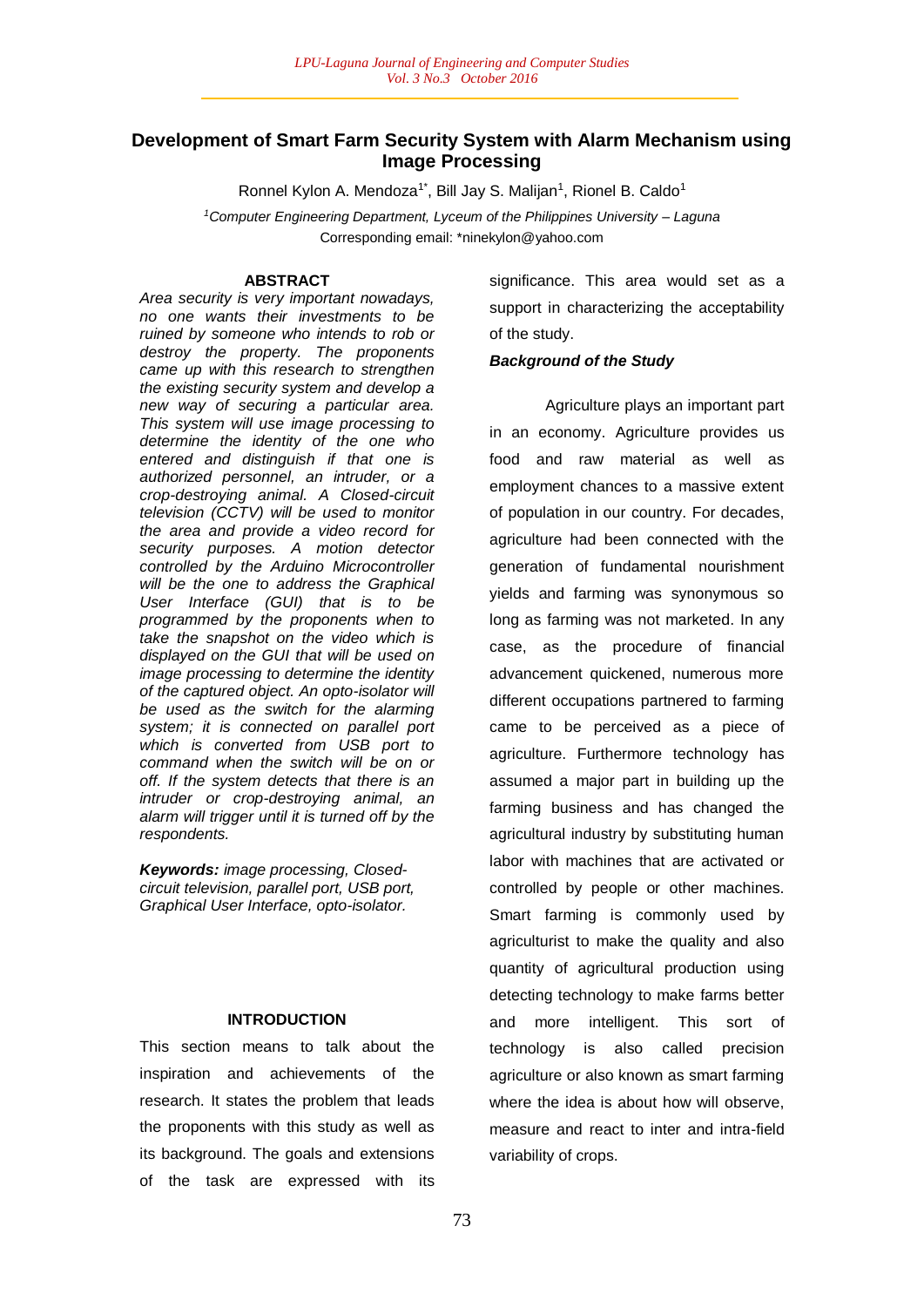Nowadays, security is becoming an significant matter for farmers, despite that the threat of a violence on farm is marginal, we must consider our liability to criminal deeds such as robbery of farm equipment or chemicals, criminal disruption involving unsecured equipment and machinery, destruction of bioengineered plants, common vandalism. Acts of terrorism have elevated our consciousness of the requirement for increased personal and farm security. Unauthorized access to farm chemicals and application equipment are greatest security danger to farms, nurseries and greenhouses where plants are developed. And as an adult we know that insecticides should be stored away from children. In addition, insecticides should be protected from trespassers, vandals, intruders, and thieves who may accidentally, or intentionally, use these chemicals to damage other individuals, crop or noncrop lands, the environment or even themselves. Be responsible for the safety of yourself, your family, representatives, and your group. Set up your farm to endure the pressure of unauthorized activity. Thus this study aims for the solution for the problem. This system will help to secure and monitor the particular area to lessen the time and effort of farmers.

In due course, the proponents design and implemented a system that utilizing a sensor and CCTV which the advocate will use to identify the trespasser inside the secured area and produce a yield. This yield is a security system that

has an alarm which will trigger when a movement recognized. So with this, the proponents' think of a system which is security with alert mechanism which includes recognition of undesirable individual, creature or an item in an ensured range, so at whatever point there's a suspicious intruders it will be identify and set off the caution. In this case, the authorized personnel in a particular area will be frightened that there is intruder distinguished.

### *Objectives of the Study*

The general objective of this study is to develop a smart farm security system with alarm mechanism using image processing.

Specifically, the study aims to:

- 1. Detect movements inside the farm using motion sensor.
- 2. Take a snapshot on the video record that is displayed on the GUI by the control of Arduino.
- 3. Process the captured image in MatLab image processing application.
- 4. Determine if the moving object captured is an authorized personnel, intruder or crop-destroying animal by its color.
- 5. Trigger the alarm based on the detection.
- 6. Test the accuracy and reliability of the system.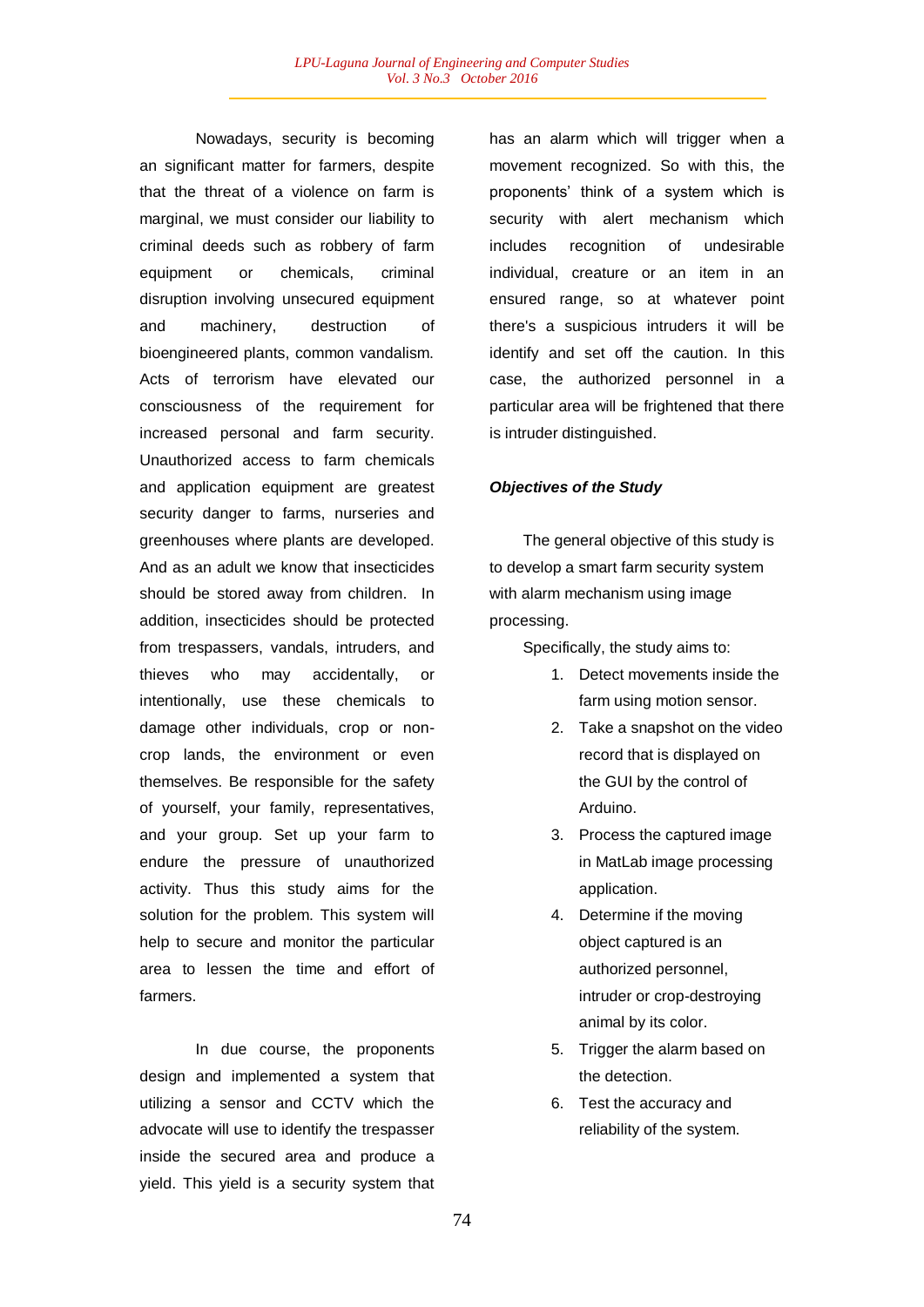### *Significance of the Study*

This project can contribute a unique way of securing a certain place, particularly, farms. Based on some studies the proponents have read, the security for farms is only under surveillance of a camera, no alarming system [2].

We all know that in this country there are a lot of farm owners, a trusted security system is for sure what they want to ensure the safety of their land. That is why it is important to develop this study to enhance the security level of such places like farms.

This study will have a large impact on education because we all know that planting is a part of basic education. By the help of this study, the health of the crops that can be used for academic purposes will be longer because of proper security that could happen using the proposed system.

Security system with alarm mechanism is unusual because normally the existing security system for a particular place is only monitoring using a camera. What makes this study unique the image that is captured by the camera will be processed using MatLab image processing application to determine if the one who is entering the farm is valid, and if not, an alarm will occur right away by the control of the Opto-isolator until it is turned off, so that no harm can happen on the plants. The captured images will be placed on a certain folder to be fetched by the MatLab to process the image.

### *Scope and Limitation of the Study*

The study includes image processing using an application that process the captured image to determine the identity of a certain object on the photo, whether it is an animal or a person who intends to enter the farm. There is a motion detector to be placed inside the farm. The proposed farm to be built is a closed environment so that the motion detector will be accurate on detecting some movements inside. If there is something moving, the programmed GUI in VB.NET by the proponents will screenshot the video displayed on the application. Those captured images will be placed on a certain folder to be fetched by the MatLab for the image analysis and pre-processing.

Images will undergo in some process in order to identify the moving object. The histogram of the image is one part; it is a graphical representation of the pixel's number in an image as their intensity function. Next is the image filtering, the linear filtering of an image is finished by an operation which is convolution. It is an area operation in which every yield pixel is the weighted aggregate of neighboring information pixels. The network of weights is known as the convolution bit, otherwise called the filter. Then the image binarization, the input image will be converted to a binary by thresholding, getting the image edges and eroded.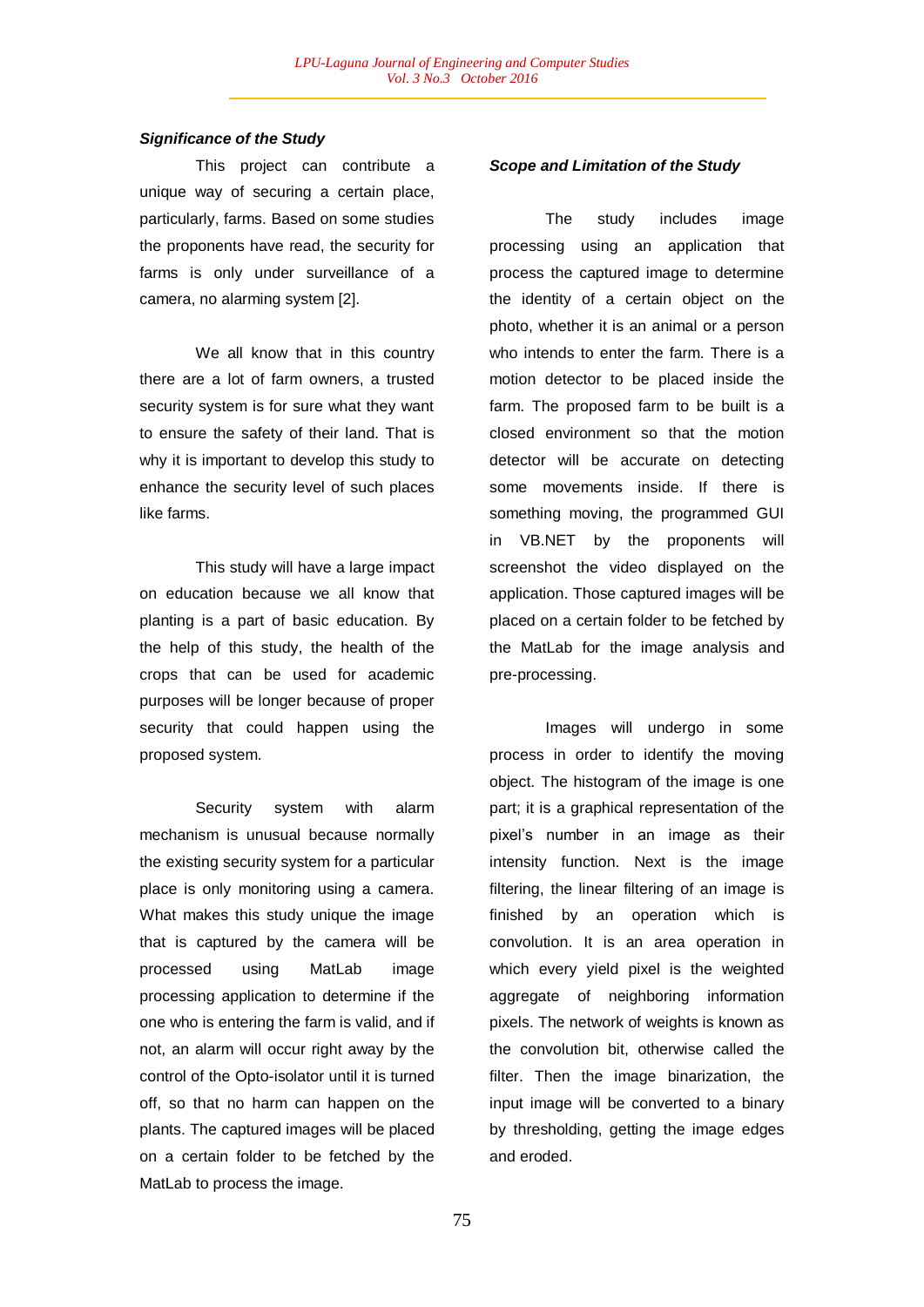The concept of the image processing part is to detect if there was an intruder who entered the farm using a surveillance camera, it is determined by the color which is set by the developer. The image will undergo on some function in the image processing toolbox to come up with the desired result. If the color that is detected by the MatLab image processing application does not match the processed color of the photo captured, an alarm will trigger by the control of the Opto-isolator as the switch, it will be turned off by the authorized personnel who responded.

The prototype is supported by an alarm or a Piezo Buzzer that will trigger if the detection in the processed image is positive. In this case, the intruder or the crops destroying animal may panic and destroy the crops but at least they will be frightened and will go out of the farm.

The system is only capable of a single image process at a time. This means if there is an on-going process of the captured image; the system will stop taking snapshots of the video record until the system is done processing the photo.

The study will only takes place on a certain part of the school which is Lyceum of the Philippines-Laguna, the proponents and their colleagues of the related study will create a small farm to support the data and information that will be used on the study. The proponents only consider daytime monitoring for the accuracy of the detection due to the

limitation of hardware specifications to be used in the system.

## **REVIEW OF RELATED LITERATURES**

This section focuses on related literature, studies and the synthesis. The proponents gathered some references that would give them different ideas. perspectives and data in building up the study. By these studies, the proponents could think of a generous learning about creating inventive thoughts that would add to the study.

Based on the table of comparison, it can be seen that the research are done with the same goal which is security using different methods and efficiency. Therefore, the proponents decided to improve the security of the smart farm by implementing digitized and computerized monitoring standards since it has not yet been installed with any advanced security medium. Furthermore, the proponents designed a prototype that will monitor and detect the security of smart farm by capturing the image of the exact moment when something suspicious moves inside the farm. If the detection is positive, an alarm will trigger for the authorized personnel to respond.

On the review of the related literatures, some have the same approach on improving the security of a certain place and also they have differences on some process that they tackle for the security purposes. There are some that used alarm mechanism, some used image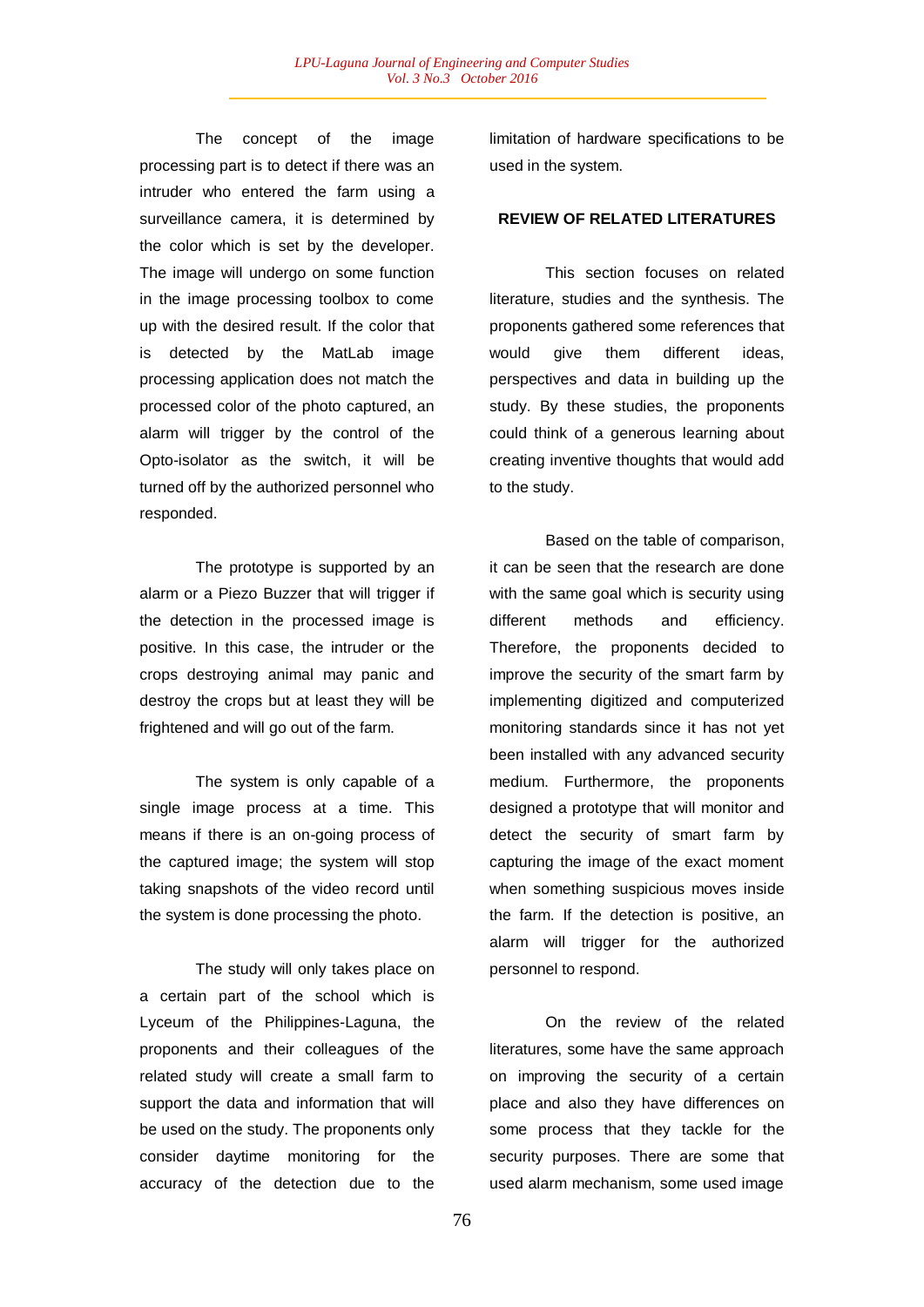processing, but there is no study yet that includes both intelligence in one system for the security of a farm. That is why the proponents came up with this kind of research because security is more efficient if detection using image processing is linked with the alarm mechanism.

# **CONCEPTUAL AND THEORETICAL FRAMEWORK**

This chapter means to discuss the research process followed by the proponents in the development of Smart Farm Security System with Alarm Mechanism and Notification using Image Processing. This section includes the software and hardware to be used in the study and its process to come up with the desired result. It approaches the conceptual framework of the study as well as the theoretical.

## *Conceptual Framework*

This research aims to develop a reliable security system for a Smart Farm which is to be formed in a particular part of Lyceum of the Philippines-Laguna. The system includes image processing by using MatLab, a major tool for image processing procedure. Figure 1 represents the high-level block diagram of the proposed system for more comprehensible procedures and Figure 2 is the methods of research used by the proponents.



**Figure 1. Methods of Research**

Figure 1 shows the methods of research that is to be followed by the proponents to accomplish the system. First is to analyze the existing problem regarding the security of agricultural place. Next is to plan how to work and resolve the problem. Then do the research processes in order to increase the knowledge and ideas about the system. Next, design the system according to what is planned, then develop it based on problems that occurred. After that, do the testing procedures and come up with conclusions about the created system.



**Figure 2. IPO Chart**

The figure 2 above explains how the system works and the needs to make it work. The surveillance camera will transmit the video record to the computer server through Wi-Fi connection and will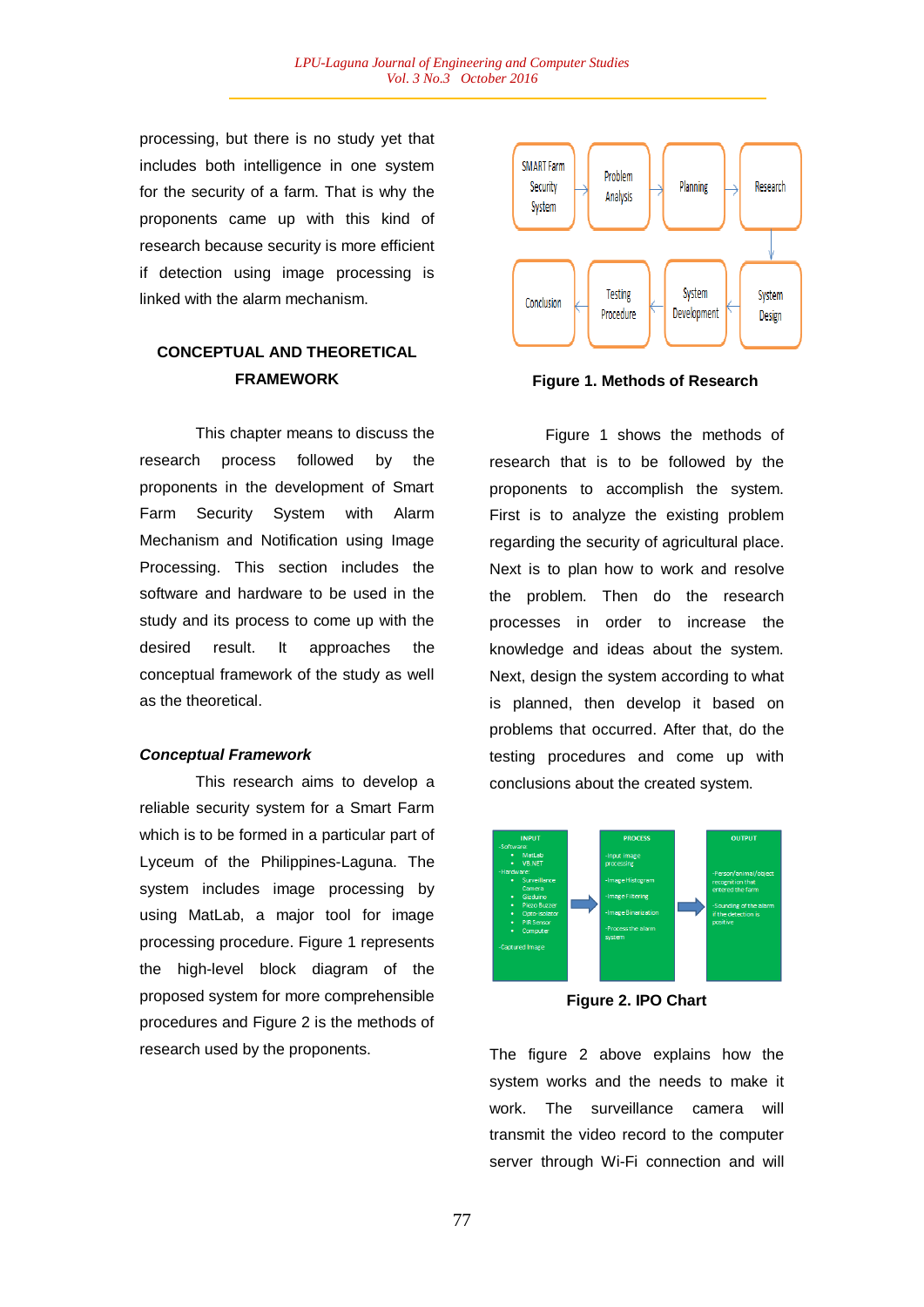be displayed on the GUI which is to be programmed in by the proponents. If the motion sensor detects movement, it will command the application to take a snapshot by the control of Arduino through Wi-Fi connection also. The captured image will be saved a certain storage file and will be used for image processing for detection purposes. If the system detects that there is something or someone unwanted in the farm, an alarm will trigger for the authorized personnel to respond.



### **Figure 3. Block Diagram of the System**

A part of the campus' vacant lot will be used by the proponents for the system to be implemented to be used in the study. The proponents will use a camera to record the video and to be transmitted to the main server and be displayed on GUI which is to be programmed by the proponents in Visual Basic.NET. If the sensor detects movement, by the control of Arduino Microcontroller the application will take a snapshot on the video and that image will be processed to monitor the condition of the farm. The proponents only consider daytime monitoring for the accuracy of the detection due to the limitation of hardware specifications to be used in the system.



### **Figure 4. Flow Chart of the System**

The figure above shows the flow of the system. If the motion detector detects something moving, the camera will capture the image. The image will be processed by MatLab for recognition purposes. If the system recognizes something unwanted in the farm, an alarm will sound until it is turned off and a notification will be sent to the authorized personnel for them to be aware on what happening in the farm. The camera will transmit the video record to the main server through Wi-Fi connection and will be displayed on the GUI which is to be programmed by the proponents. If the motion sensor detects movement, it will command the application to take a snapshot by the control of Arduino through Wi-Fi connection also. MatLab will be opened by the control of GUI and the captured image will be saved in a certain storage file and later will be fetched by the image processing application to be used for detection purposes. If the system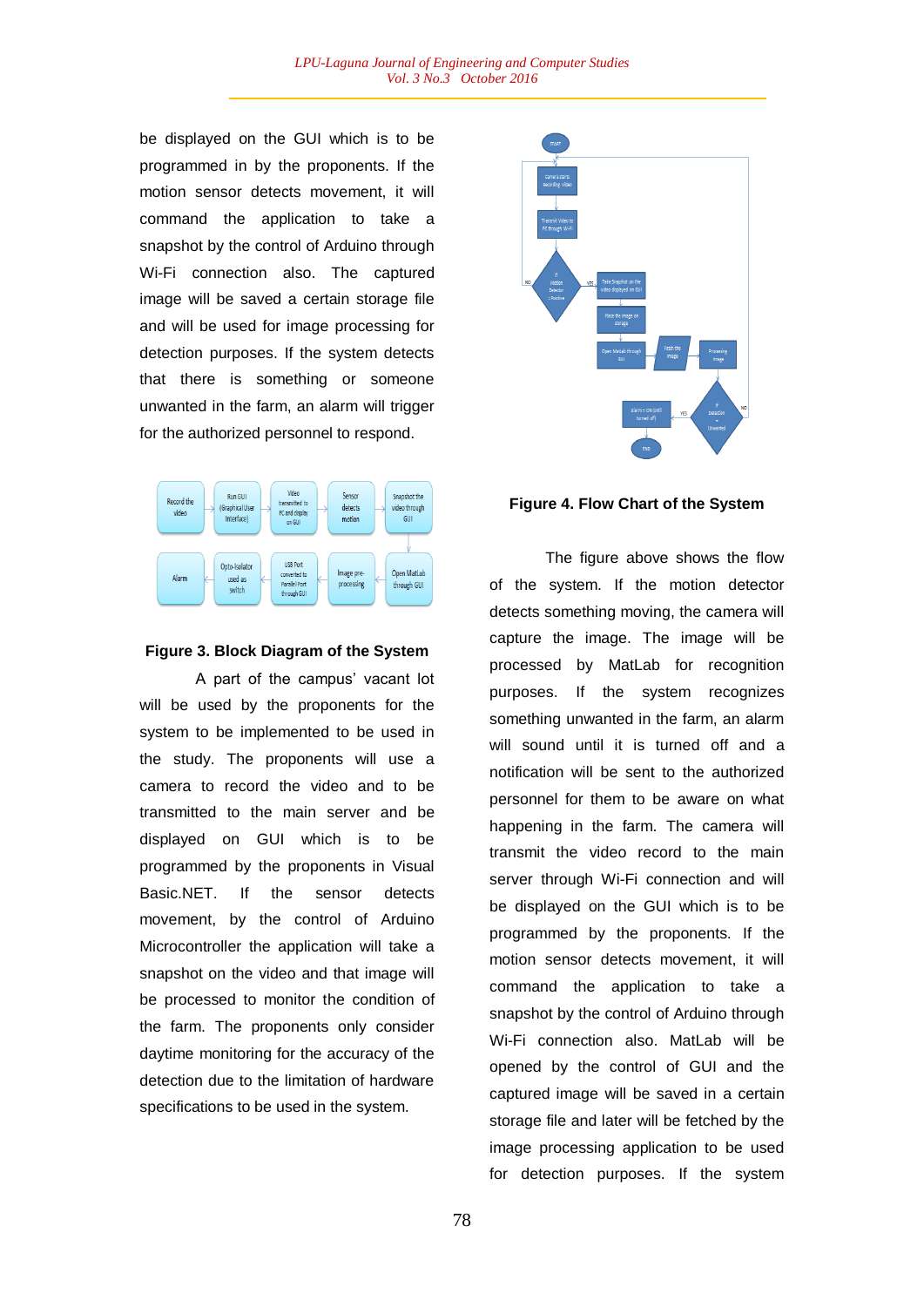detects that there is something unwanted in the farm, an alarm will trigger for the authorized personnel to be aware.

## *Theoretical Framework*

*Gizduino (Arduino Clone)*

A pre-amassed Arduino board incorporates a microcontroller which is modified utilizing Arduino programming dialect and the Arduino improvement environment. In quintessence, this stage gives an approach to construct and program electronic parts. Arduino programming dialect is a streamlined from of C/C++ programming dialect in view of what Arduino calls draws, which utilize essential programming structures, variables, and capacities. These are then changed over into a C++ program [13].

Arduino permits clients a basic pathway to make intuitive articles that can take contribution from switches and sensors, and control physical yields like lights, engines, or actuators. Since the dialect depends on very much utilized structures, Arduino can collaborate with other programming on the PC like Flash or even web APIs like Twitter. *Visual Basic.NET*

Visual Basic was presented as the main programming dialect that backings programmable graphical client interfaces (GUI) utilizing dialect supplied objects. In 2002, there were other five renditions discharged in the business sector, each has diverse elements to expand the force level of the dialect. In 2001, Microsoft

discharged the .NET stage; it is a redesign variant of Visual Basic that takes after the .NET stage. VB.NET permits developers to compose a Web or desktop application and programming with the same dialect; it is likewise completely protest situated as restricted earlier forms that backing the object-oriented dialect.

VB.NET is an object-oriented language that comprises of two basic parts. First is the visual part, it contains of objects sets and second is the language part which is made of a high-level routine programming language. These two elements were combined to create a different application which is usually seen inside the desktop.

### *MatLab Image Processing*

MatLab is one application that has a superior language for specialized computing. It can be utilized for processing, picturing, and programming a simple to-use environment where the client can take care of the issues effortlessly, quick, and readably. It is additionally an imparting framework whose essential information component is a cluster which does not require any dimensioning on the framework. It is great in tackling network, vectors, or even a part to make the outcomes less complex and precise [14].

Toolbox for Image Processing gives a complete arrangement of reference-standard such as calculations, capacities, and application utilized for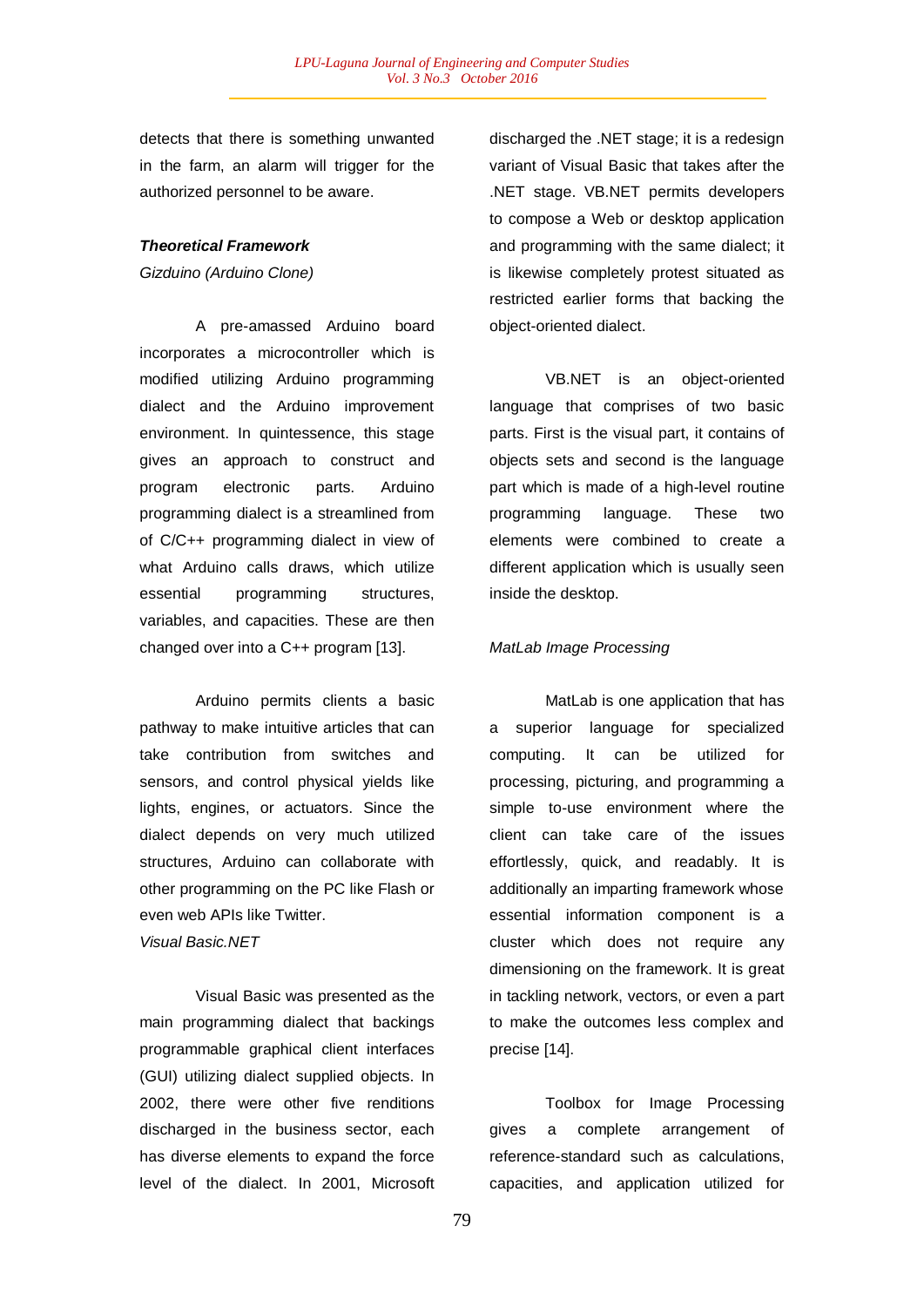picture preparing, examination, representation, and calculation improvement. It can perform picture investigation and in addition picture division, commotion lessening, picture upgrade, and a considerable measure of elements utilized for any picture exercises or strategies to get the fundamental article in the photograph. In utilizing this programming application, you should consider the determination necessities on your desktop on the other hand PC like multicore processors, GPUs, and C-code era to run the programming smooth and quick.

Toolbox for Image Processing supports different arrangements of picture sorts, including high dynamic reach, gigapixel resolution, installed ICC profile, and tomographic. In accordance with this perception capacity, it gives the clients a chance to investigate the picture, extricate the picture at its most extreme capacity and also recordings. Looking at the area of pixels, modify shading and differentiate, or make histograms and control the whole protest inside the application.

### *Image Histogram*

The histogram of the image is a graphical representation of the pixel's number in an image as their intensity function.

### *Image Filtering*

The linear filtering of an image is finished by an operation which is

convolution. It is an area operation in which every yield pixel is the weighted aggregate of neighboring information pixels. The network of weights is known as the convolution bit, otherwise called the filter.

### *Image Binarization*

In the binarization, the input image will be converted to a binary by thresholding, getting the image edges and eroded.

### *Surveillance Camera (CCTV)*

Security cameras are a great approach to give security to your home or working environment. And in addition furnishing you with video footage of any occasions which may happen, they additionally go about as a noticeable obstacle to crooks. [26].

### *Motion Sensor*

The feature of "motion sensing" on most lights is a system which is passive and detects energy that is infrared. They are known as PIR or passive infrared detector. So as to make a sensor that can determine a person, you have to make the sensor touchy to human body temperature. People, with a temperature of skin around 93 degrees F, transmit infrared vitality with a wavelength somewhere around 9 and 10 micrometers. Consequently, the sensors are regularly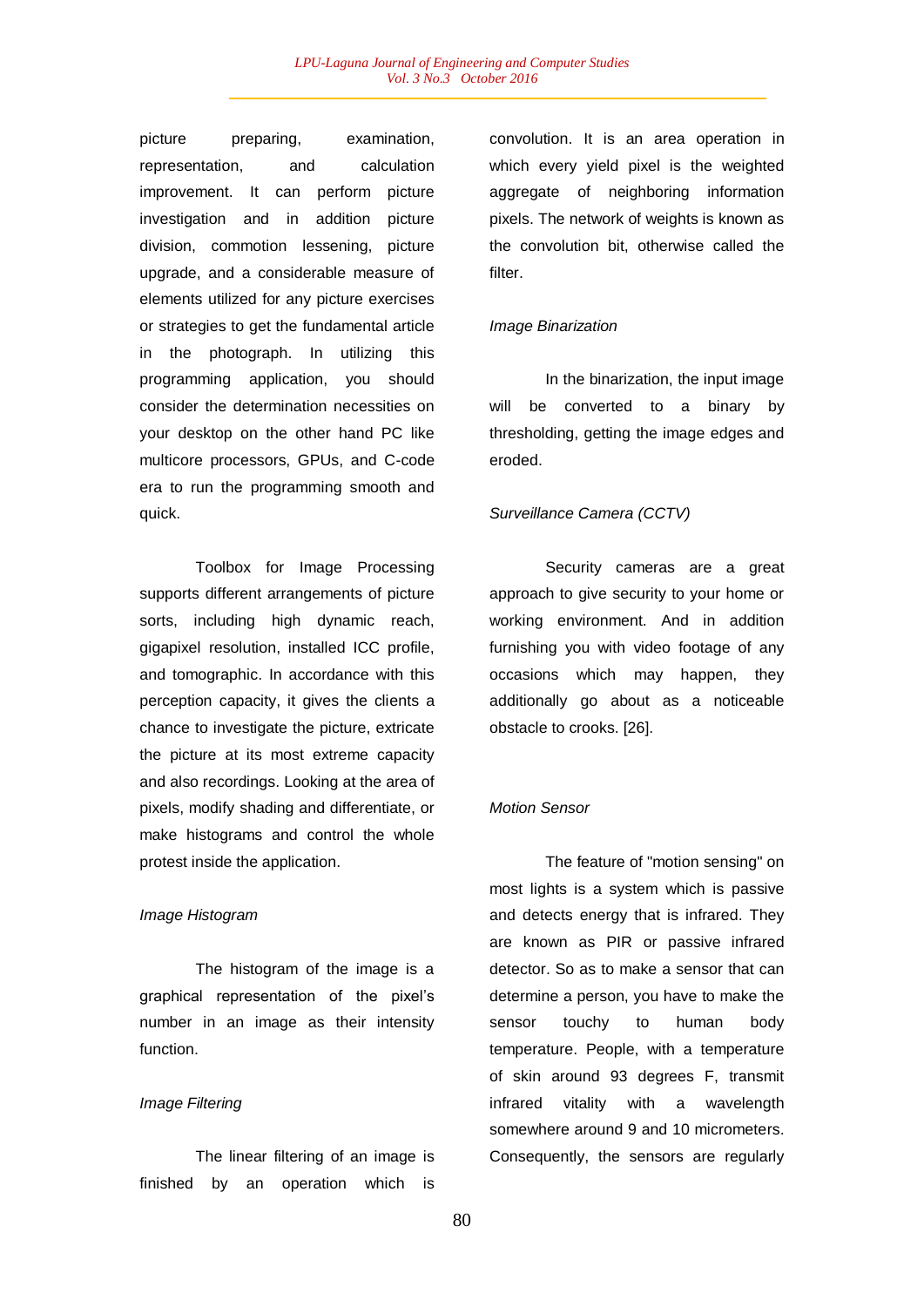touchy in the scope of 8 to 12 micrometers [27].

### *Piezo Buzzer*

An device in electronics routinely used to make sound. Light in weight, clear improvement and low esteem make it easy to use in some applications like auto/truck pivoting pointer, PCs, call ringers et cetera. Piezo ringer relies on upon the inverse rule of piezo force found by Jacques and Mr. Pierre Curie. It is the miracles of making force when weight in mechanical is associated with particular materials and the other route around is in like manner substantial. Those materials are so called piezo electric. These materials are either really open or manufactured. Piezoceramic is class of engineered material, which stances piezo electric effect and is comprehensively used to make plate, the heart of piezo ringer. Right when subjected to a trading electric field they develop or pack, according to the repeat of the sign along these lines making sound [29]. *Opto-isolator*

An opto-isolator is a semiconductor gadget that uses an optical transmission shortly in a way to exchange an electrical sign between the circuits or components of a circuit, while keeping them electrically disengaged from each other. These parts are utilized as a part of a wide assortment of interchanges, control and observing frameworks that utilization light to keep electrical high voltage from influencing a lesser power framework accepting a sign [28].

# *Proposed Design*



**Figure 5. Proposed Layout**

Figure 5 is a 2D layout of the proposed farm and explains that the camera/sensor cannot cover all the corners of the farm but can cover a wide range throughout the farm.



### **Figure 6. System Flow**

In this research, the proponents aim to develop a system which will make the target location more secured. This study includes image processing to secure the Smart Farm that is to be developed. The image processing will help to detect the objects that can harm the crops or other equipment in the farm. If the detection is positive, an alarm will sound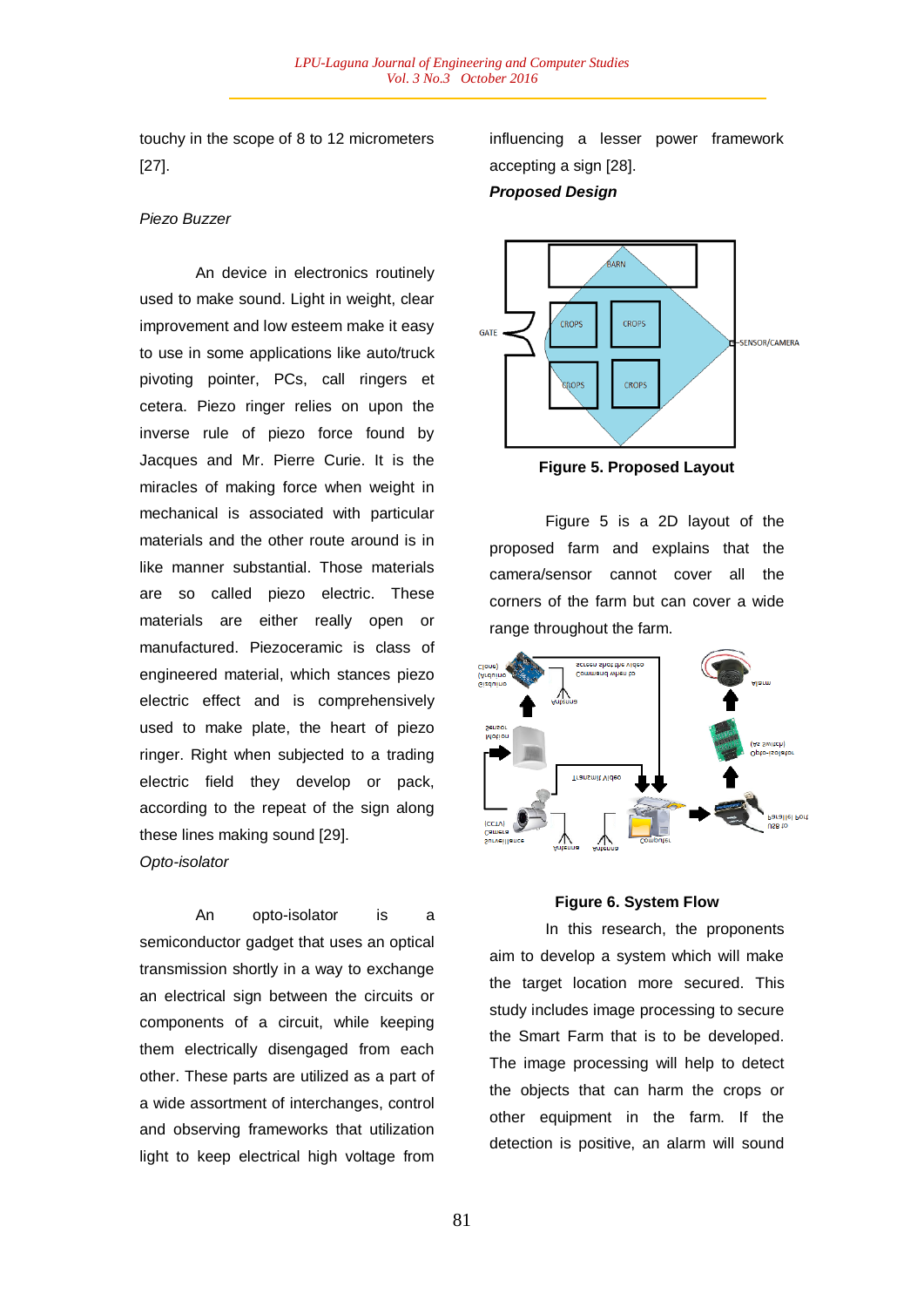for the person who guards the farm to be alert.

### **REFERENCES**

- [1] [Online]. Farm Security System Available:http://www.farmcameras. com/farm-security.shtml [Accessed April 24, 2016].
- [2] C. Ford Runge and Juan Gonzalez-Valero (2011). The Theory and Practice of Performance Indicators for Sustainable Food Security: A Checklist Approach. Retrieved April 24, 2016 from ageconsearch.umn.edu/bitstream/ 117537/2/WP11-02.pdf
- [3] [Online] Farm Security Cameras Available:https://www.videosurveill ance.com/farms.asp [Accessed April 24, 2016].
- [4] S. Dharanya, V. Divya, S. Shaheen and A. Umamakeswar (2013). Embedded Based 3G Security System for Prison. Retrieved April 24, 2016 from www.indjst.org/index.php/indjst/art icle/viewFile/33251/27554
- [5] Muhammad Fadhil Bin Abdul Malek (2010). Bluetooth-Triggered Alarm Security System. Retrieved May 6, 2016 from umpir.ump.edu.my/1999/1/Muham

mad Fadhil Abdul Malek (CD 5414\_).pdf

- [6] R.Anandan, Mr.B.Karthik and Dr.T.V.U.Kiran KumarWireless (2013). Home and Industrial Automation Security System Using GSM. Retrieved May 7, 2016 from rroij.com/openaccess/wireless-home-andindustrial-automation-securitysystem-using-gsm-126-132.pdf
- [7] Yi Gu, Myoungjin Kim, Yun Cui and Hanku Lee (2012). An UPnP-Based Surveillance Camera System for Home Security. Retrieved May 7, 2016 from smcc.konkuk.ac.kr/papers/2012% 20ICONI\_Yi%20Gu.pdf
- [8] Masaki Fujikawa, Hiroshi Doi and Shigeo Tsujii (2006). Proposal for a New Home Security System in terms of User-friendliness and Prompt Intrusion Notification. Retrieved May 7, 2016 from www.researchgate.net/publication/ 224057181\_Proposal\_for\_a\_New \_Home\_Security\_System\_in\_term s\_of\_Userfriendliness\_and\_Promp t\_Intrusion\_Notification
- [9] Jyotika Kapur and Akshay. J. Baregar (2013). Security using Image Processing. Retrieved May 7, 2016 from airccse.org/journal/ijmit/papers/52 13ijmit02.pdf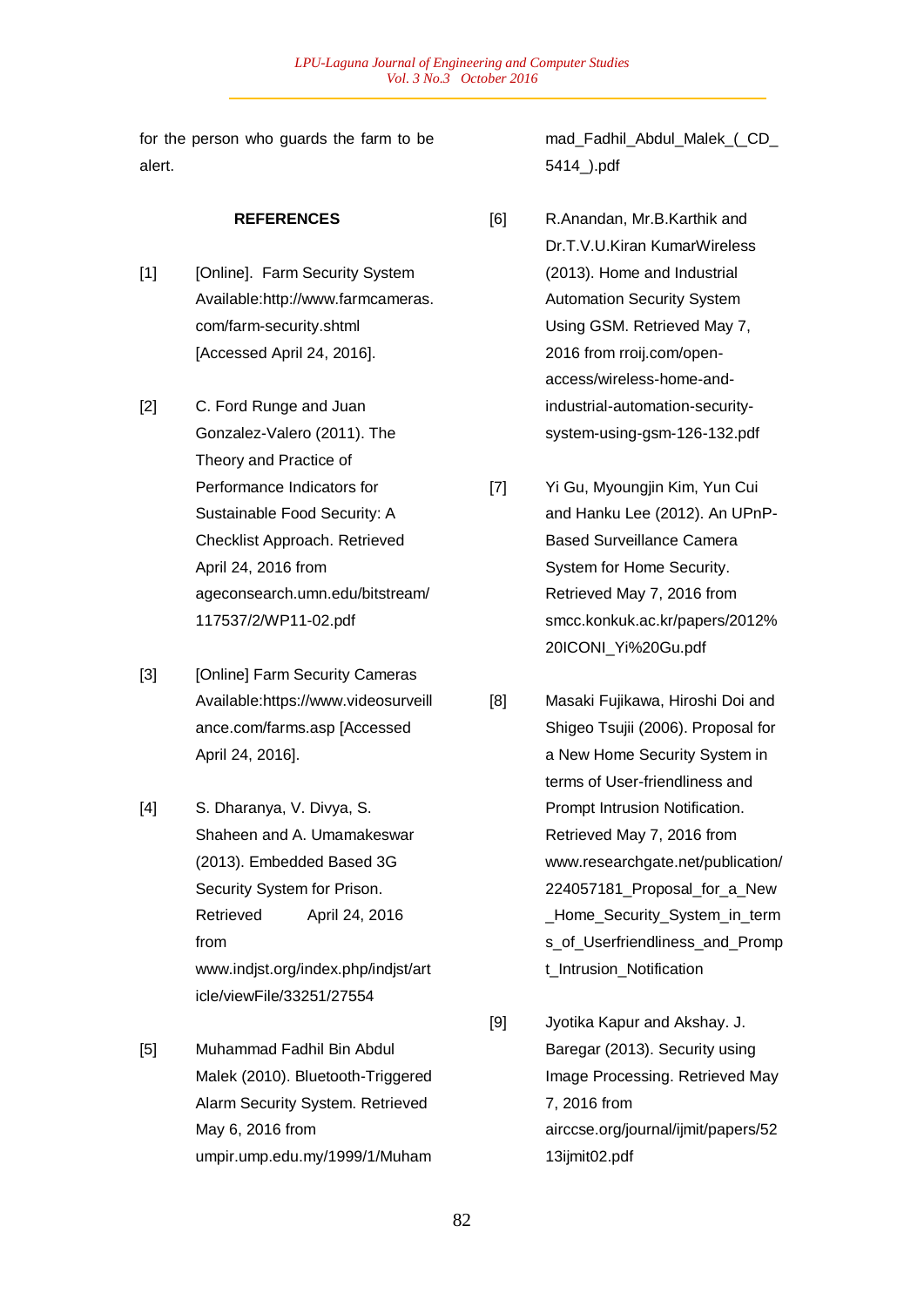- [10] Bindiya Bansal and Kulwinder Singh (2015). Rule Based Intrusion Detection System to Identify Attacking Behaviour and Severity of Attacks. Retrieved May 7, 2016 from www.ijarcsse.com/docs/papers/Vo lume\_5/1\_January2015/V4I12- 0493.pdf
- [11] Arturo Preciado Ruiz and Fernando Javier Ruiz (2006). Alarm System with Probabilistic Reject of False Alert. Retrieved May 7, 2016 from www.wacong.org/wac2006/allpap ers/isiac/isiac\_117.pdf
- [12] K. Kraus, O. Martikainen and R. RedaSecurity (2008). Management Process for Video Surveillance Systems in Heterogeneous Communication Networks. Retrieved May 8, 2016 from www.kiwisecurity.com/fileadmin/fil es/publications/NETCON08\_- \_Security\_Management\_Process\_ KK02102008.pdf
- [13] [Online]. TechoPedia. Arduino. Available:https://www.techopedia. com/definition/27874/arduino [Accessed: May 8, 2016]
- [14] [Online]. Mat Lab Available:http://cimss.ssec.wisc.ed u/wxwise/class/aos340/spr00/what ismatlab.htm/ [Accessed: May 10, 2015]
- [15] Lee Sang-Hyun, Jeong-Gi Lee and Moon Kyung-Il (2013). Smart Home Security System Using Multiple ANFIS. Retrieved May 8, 2016 from www.sersc.org/journals/IJSH/vol7 \_no3\_2013/11.pdf
- [16] Zixuan Song (2011). A Network based Home Surveillance/Monitoring System. Retrieved May 8, 2016 from people.kth.se/~maguire/DEGREE-PROJECT-REPORTS/110604- Zixuan\_Song-with-cover.pdf
- [17] Giovanni Bocchetti, Concetta Pragliola, Alfio Pappalardo and Francesco Flammini (2009). Dependable Integrated Surveillance Systems for the Physical Security of Metro Railways. Retrieved May 8, 2016 from www.slideshare.net/flamminifra/de pendable-integrated-surveillancesystems-for-the-physical-securityof-metro-railways-poster
- [18] Bing-Fei Wu, Hsin-Yuan Peng and Chao-Jung Chen (2006). A Practical Home Security System via Mobile Phones. Retrieved May 8, 2016 from citeseerx.ist.psu.edu/viewdoc/dow nload?doi=10.1.1.148.9886&rep=r ep1&type=pdf